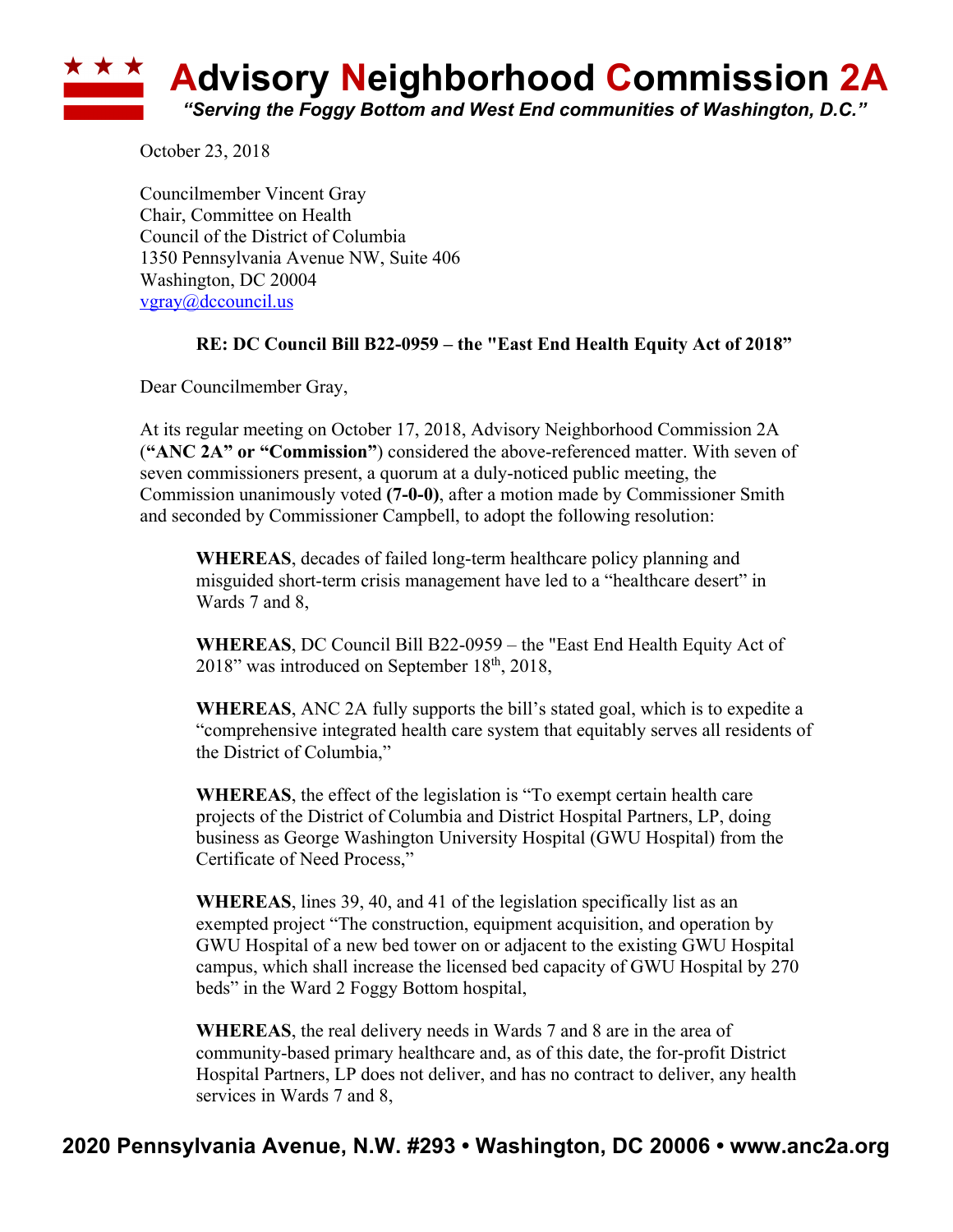## \* \* \* **Advisory Neighborhood Commission 2A**

*"Serving the Foggy Bottom and West End communities of Washington, D.C."*

**WHEREAS**, current healthcare reimbursement schemes reward tertiary and quaternary in-patient care, like that provided via in-patient services at District Hospital Partners, LP's for-profit Foggy Bottom hospital, over the primary care delivery needed in Wards 7 and 8 and, from a public health perspective, such inpatient care provides a poor return on investment and drives healthcare inflation,

**WHEREAS**, there are more than ample supply of tertiary and quaternary care beds in the District of Columbia to meet the referral needs of Wards 7 and 8 and patients in those Wards deserve the right to choose, from the full array of providers, the one that best meets their needs in terms of both clinical excellence and convenience of access,

**WHEREAS**, all new hospital construction in the District of Columbia is legally mandated to complete the Certificate of Need (CON) process as an important step in avoiding the unnecessary duplication of infrastructure that contributes to healthcare inflation, a leading cause of personal and corporate bankruptcy, and no project of this size and scope has ever been exempted in this manner before,

**WHEREAS**, the bill provides no indication as to how a new 270-bed expansion of tertiary and quaternary in-patient beds in Ward 2 will meet the needs of residents in Wards 7 and 8,

**WHEREAS**, the 6-month CON process mandated by DC law might help to answer the question of whether new in-patient hospital construction in Ward 2 is really helpful to healthcare delivery in Wards 7 and 8 and needed in the District of Columbia as a whole,

**WHEREAS**, on many occasions since initial construction, and most recently less than one year ago, leadership of the for-profit District Hospital Partners, LP has represented to the Ward 2 community that no expansion of that hospital was either planned or needed,

**WHEREAS**, the for-profit District Hospital Partners, LP provided virtually no notification and engaged in no consultation with the State Health Planning and Development Agency (SHPDA), the George Washington University, ANC 2A, community organizations, or community members prior to the introduction of DC Council Bill B22-0959,

**WHEREAS**, given the early stages of this proposed Ward 2 hospital construction project, eliminating a successful, six-month CON process will have a negligible impact on construction timelines, and

**WHEREAS**, any discussion of the community impact of new hospital construction in Foggy Bottom, which would be considerable, last for decades and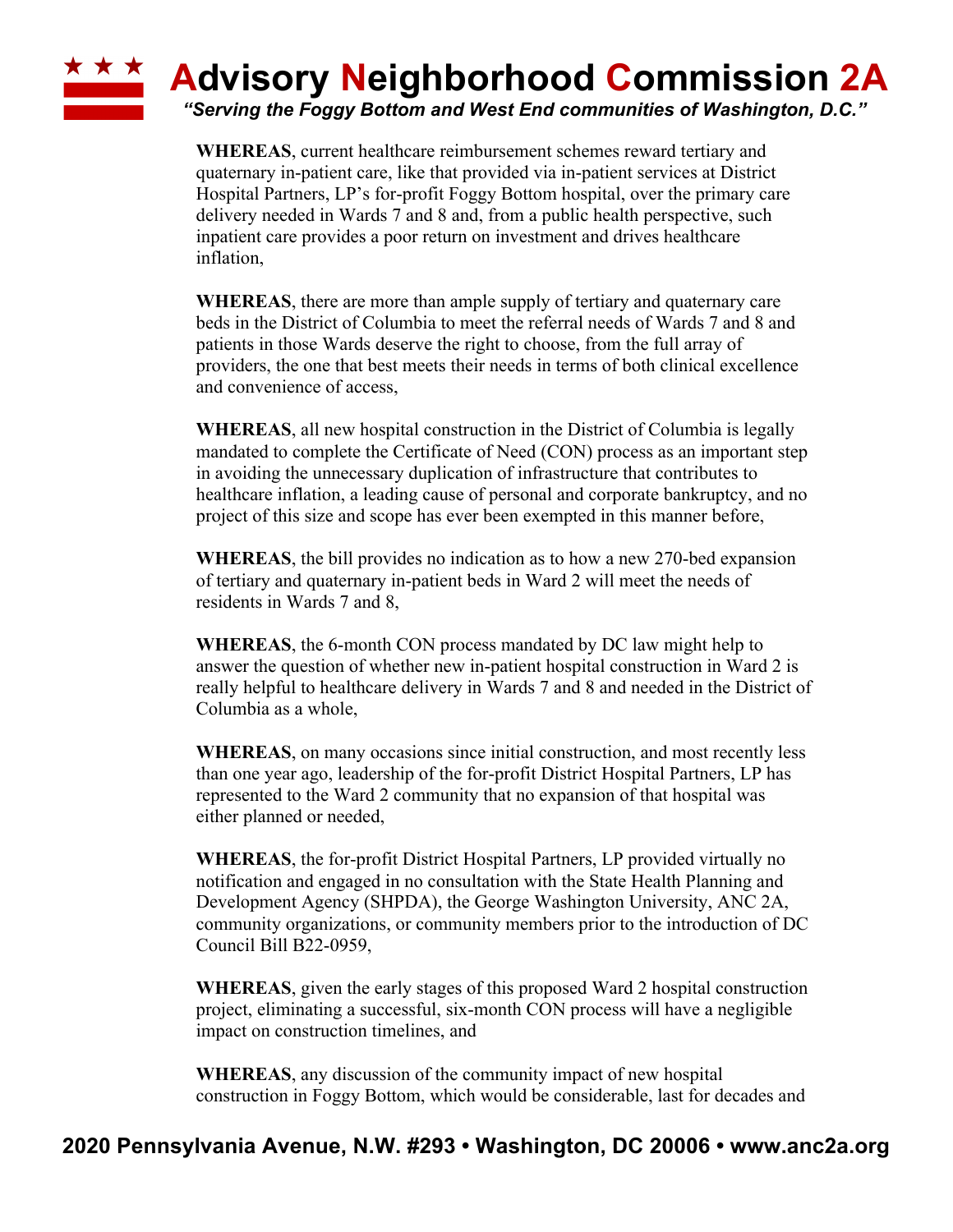

run counter to a number of zoning ordinances and community agreements, must be predicated on a clear and verifiable understanding, as established through the CON process, of the precise manner in which it contributes to improving health outcomes in Wards 7 and 8.

**THEREFORE, BE IT RESOLVED** that ANC 2A supports compliance with the Certificate of Need Process, legally mandated by the District of Columbia, for any hospital construction on, or adjacent to, the for-profit District Hospital Partners, LP 's Foggy Bottom hospital.

**BE IT FURTHER RESOLVED** that ANC 2A opposes DC Council Bill B22- 0959 – the "East End Health Equity Act of 2018" on the basis that it has not established a clear connection between its stated aim of expediting a "comprehensive integrated health care system that equitably serves all residents of the District of Columbia" and the specific exemption it provides for the for-profit District Hospital Partners, LP from the Certificate of Need Process relative to a 270-bed hospital construction project in Ward 2.

**BE IT FURTHER RESOLVED** that ANC 2A expresses its strong concern and disapproval over the bill's approach, and the precedent it sets, in allowing this forprofit entity to circumvent a legally mandated processes that would establish and demonstrate need as a prerequisite for a meaningful discussion and consideration of the inevitable community impact associated with new hospital construction in the ANC.

Commission Chair William K. Smith, MD  $(2A04@anc \cdot dc.gov)$  is the Commission's representative in this matter and is authorized to give testimony regarding this matter before the DC Council.

ON BEHALF OF THE COMMISSION.

Sincerely,

Willi K Suite no

William K. Smith, MD Chairperson

CC: Councilmember David Grosso, At-Large Councilmember Brianne Nadeau, Ward 1 Councilmember Jack Evans, Ward 2 Councilmember Mary Cheh, Ward 3 Councilmember Brandon Todd, Ward 4

## **2020 Pennsylvania Avenue, N.W. #293 • Washington, DC 20006 • www.anc2a.org**